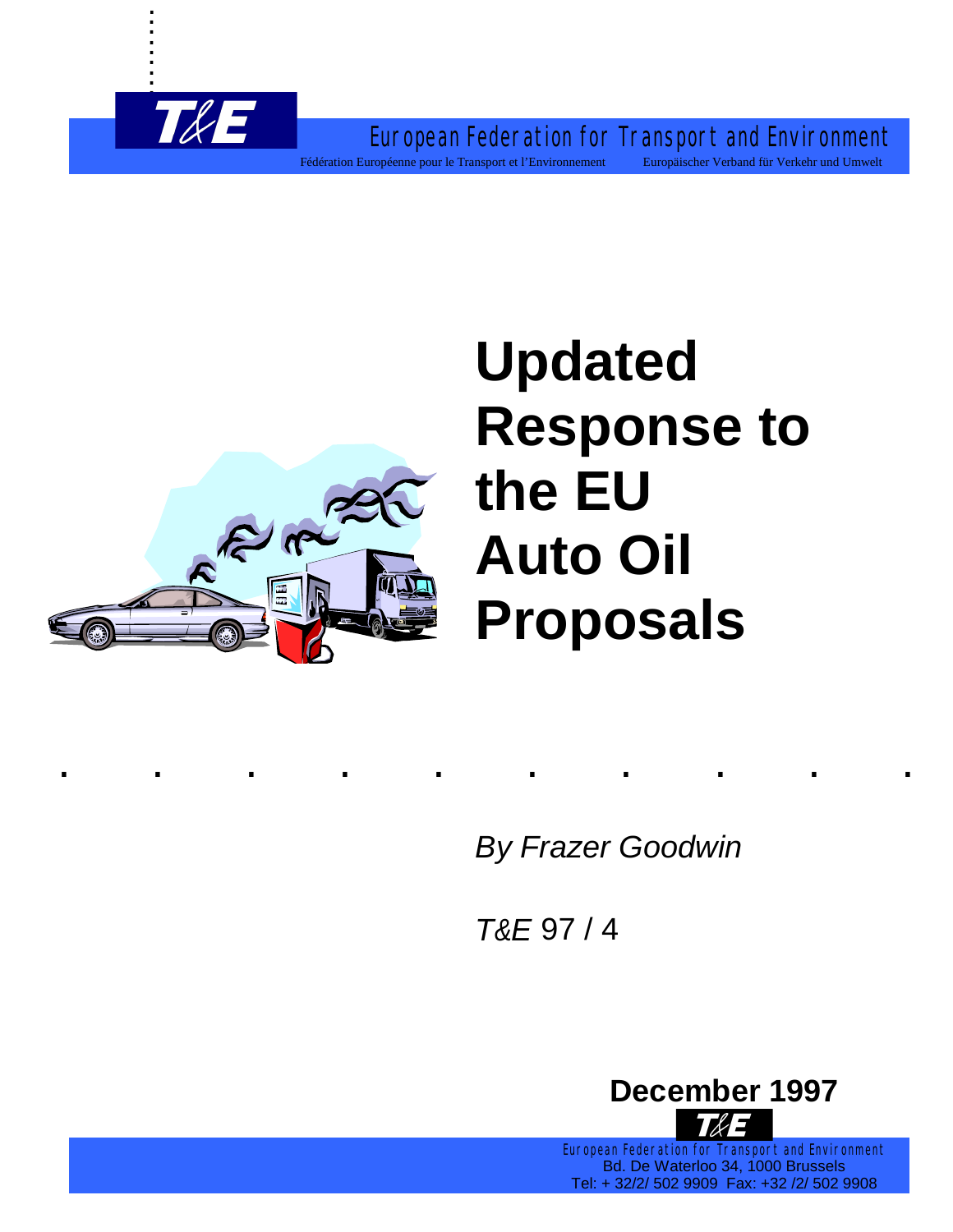## **1. Background and Introduction.**

The attempts to control traffic pollution at a European level have over the past 25 years focussed on technical standards for new vehicles. The latest revision of these standards have reached the second stage of the adoption process which translates proposals of the Commission into Directives of the European Union. These proposals mark, however, a new approach in this area of European policy. They are based on a comprehensive assessment of both the extent of the environmental requirement for action, and the least cost solutions to achieve the targeted environmental objectives : the Auto Oil Programme. The result was a Communication from the Commission outlining a future strategy to control traffic emissions, accompanied by a proposal revising passenger emission standards and, for the first time, a proposal stipulating the minimum standards for petrol and diesel fuels.

Both of the key institutions guiding the adoption process, the Council and the Parliament, have given their first reasoned opinions on these proposals. The first six months of 1998 will now see to what extent Europe's decision makers are prepared to meet the environmental objectives identified by the Auto Oil programme.

Despite the fact that the Auto Oil Programme set out to achieve rational and objective environmental goals, it is still the case that the proposals presented by the Commission fall short of complete protection for Europe's health and environment. There are many reasons for this shortfall<sup>1</sup>, and both the Parliament and the Council addressed this by increasing the stringency of the measures in the first stage of the adoption procedure.

The purpose of this short paper is too highlight the problems T&E perceive with the process thus far, as well as to propose the changes to the two proposals which are necessary to strengthen them to a level consistent with the stated policy objective of the protection of human health and the environment via a rational approach.

 $\overline{a}$ 

 $<sup>1</sup>$  This is the case for the following reasons :</sup>

<sup>•</sup> Some pollutants have no safe level of exposure and so reductions proposed originally will always carry a level of risk, it is a political rather than an a rational decision over whether this level of risk is acceptable, or whether a higher level be adopted.

<sup>•</sup> Other pollutants for which a "safe" level can be determined were only modelled in the Auto Oil Programme at a very large scale of resolution.

<sup>•</sup> Protecting human health will depend upon reducing exposure levels in areas of high pollution - zones that were not part of the objectives of the Auto Oil Programme.

<sup>•</sup> Regional pollution of the environment by acidification and tropospheric ozone will also require further reductions than were targeted in the Auto Oil Programme particularly if the agreed long term goal of no excedance of critical loads or levels is to be attained in combating acidification.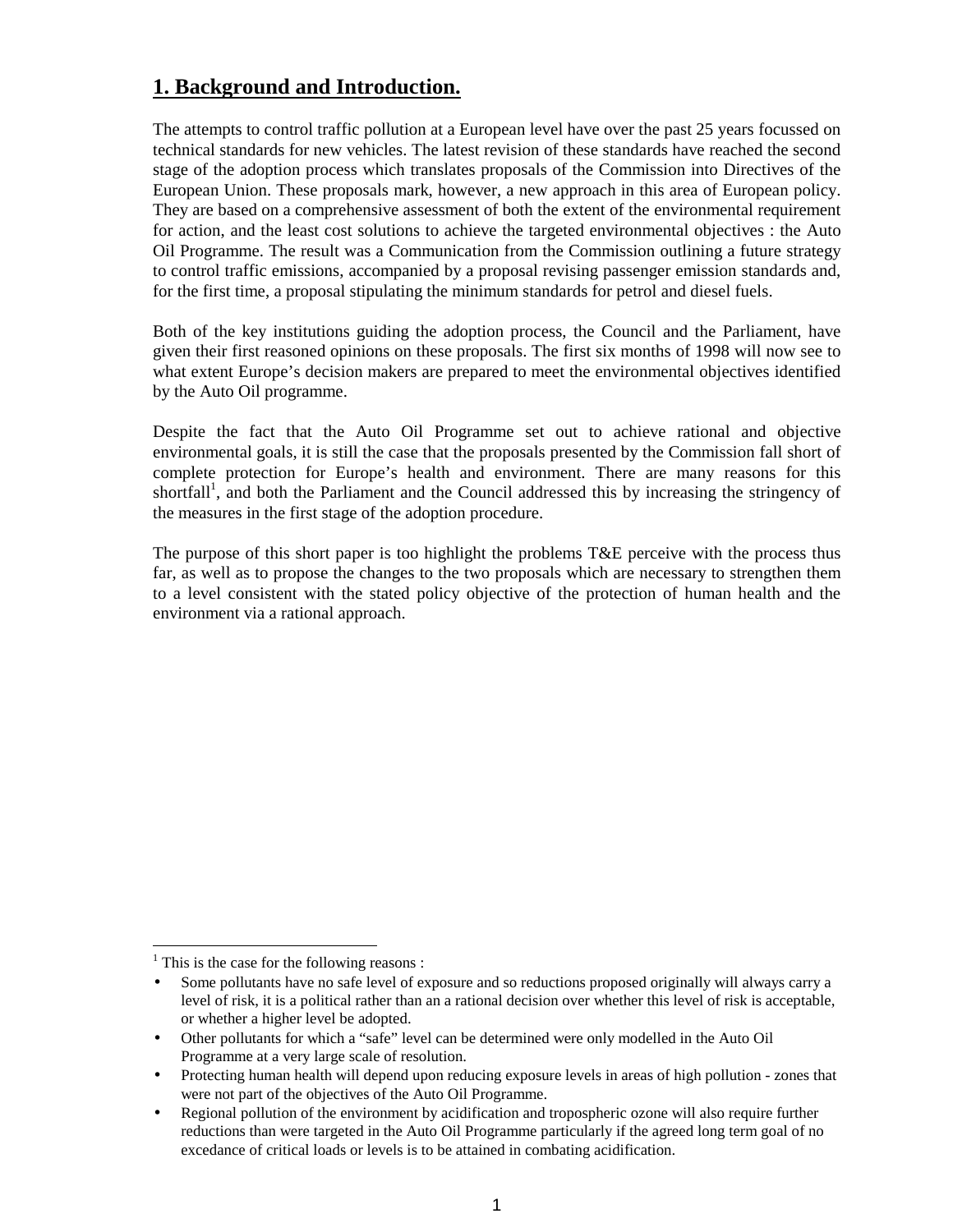## **2. The Process thus Far**

The Auto Oil Programme was, up to 1997, a collaboration between the European Commission and the Oil and Car manufacturing industries. The proposals presented by the Commission in addition to mandating standards for 2000, included an Article reviewing the standards applicable in the year 2005. This Article effectively launched the "Auto Oil II Programme" ; a programme that included not just the original three partners, but also other relevant industries, local authorities, Member State and NGO experts, as well as staff from the European Environment Agency.

Such a revision of the programme is likely to ensure that the weaknesses of the first Auto Oil Programme are addressed. These weaknesses (additional to the lack of transparency that has now been corrected), included :

- exclusive analysis of urban air quality at the at the background level over a 2km grid of a city, rather than analysis of the exposure levels typically experienced in European urban environments ;
- no analysis of the relative share that sources other than traffic should contribute in terms of emission reductions to maintain an overall cost effective package of measures ;
- assumptions on the emission cuts to be delivered by tighter annual inspection tests based on very scant knowledge now known to be too optimistic ;
- minimal standards of air quality set for the regional level pollution problem of ground level ozone in comparison to the more realistic and stringent levels utilised for the "urban" pollutants ;
- no linkage with the Community strategy to reduce CO2 emissions from passenger cars;

The inclusion in the analysis of Auto Oil II of more realistic basic assumptions, particularly those relating to the exposure of pollution in all types of urban locations, will result in more demanding environmental targets being set in Auto Oil II than was previously the case. In addition there will be lowered expectations of the measure found to be the most cost effective in the first programme, annual inspection tests following increased understanding of their actual performance.

The work of Auto Oil II should thereby see further progress towards a comprehensive assessment of the extent to which the air pollution our economy and transport system produces has negative impacts on our health and environment. Auto Oil I marked a watershed in the development of policy to control pollution from traffic, in that an environmental target was the goal of the policy process. Auto Oil II should improve on this approach by ensuring that, rather than merely improved aggregate background air quality, the focus is switched towards a reduction in exposure to pollution as the policy goal.

If the policy goals of true health and environmental protection are to be achieved, therefore, the standards we have advocated will serve as a minimum. The protection of health requires that policy makers adopt a cautious and prudent approach. European policy makers have demonstrated that they are not afraid to invoke such a precautionary approach when dealing with other health risks, notably BSE (mad cow disease). The Auto Oil II programme currently underway will continue to be required, however, as at this stage it is unclear to what extent technical standards will need to be advanced to ENSURE health and environmental protection beyond those advocated as a minimum here.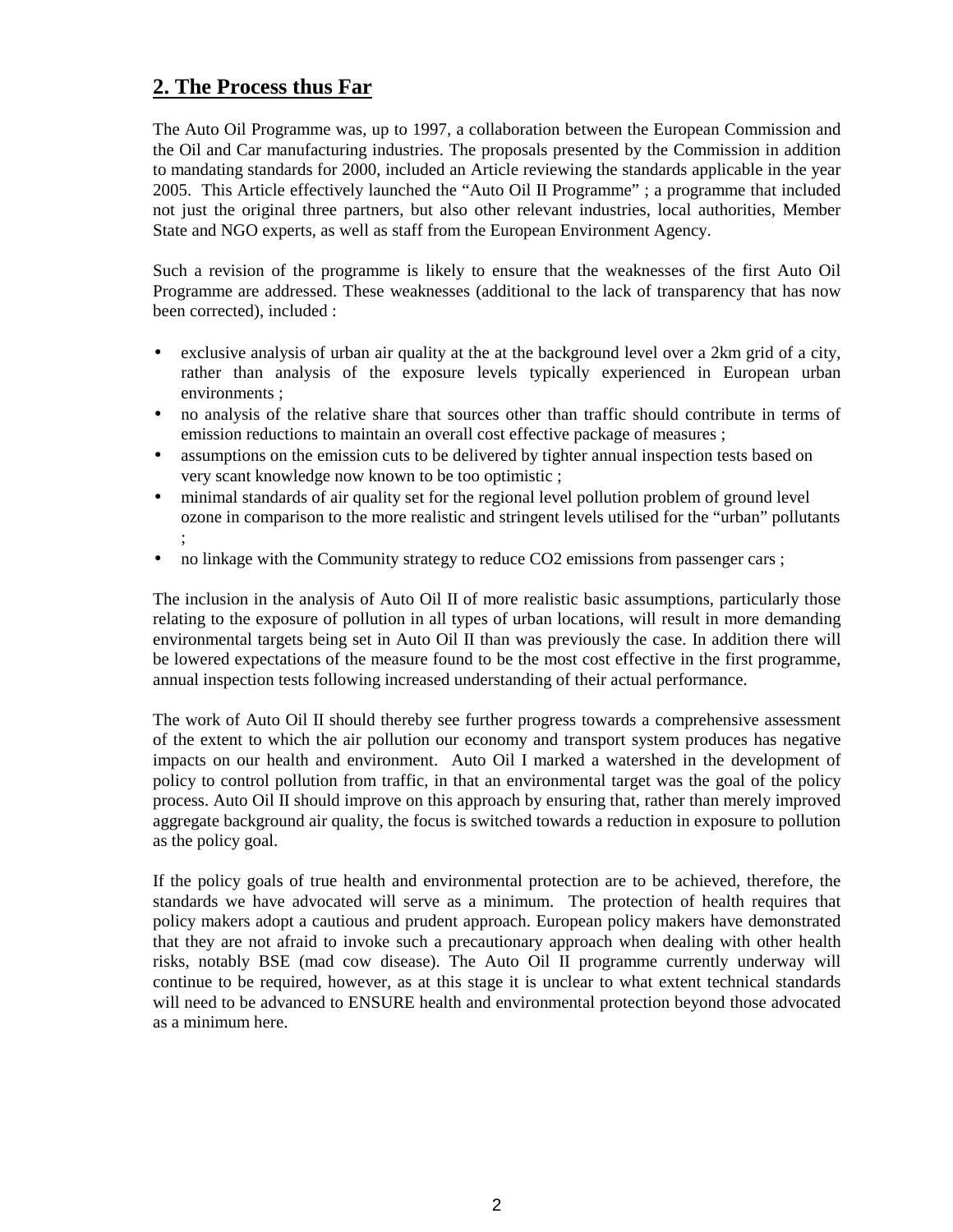# **3. The Adoption Process**

The points to emerge as contentious at the end of 1997 half way through the adoption process are :

- whether 2005 standards for fuel and for vehicle emission standards should be indicative or mandatory at this stage ;
- the length of a possible derogation, and to which parameters it would apply, for the fuel standards for states which would suffer "severe socio economic difficulties" ;
- the stringency of the emission standards for cars and the fuel quality standards .

For the final point T&E retains the position that was drafted in our original response to the Auto Oil proposals. Nothing has altered in the intervening time that would persuade us that the standards we advocated were either not necessary or were unachievable. Indeed a study published by the Swedish and Finnish governments concerning the costs of obtaining higher quality low sulphur fuels clearly indicated that final costs would be considerably lower - up to 55% lower - than estimated in the Auto Oil Programme by the same consultants.

As far as the question of the necessity of mandating 2005 standards now is concerned T&E has an ambivalent position. It is true that we know now that the standards proposed for 2005 will AT THE VERY LEAST be needed for Europe's health, environment and its industrial competitivity. Nevertheless a thorough reassessment of the need to go further than these standards, as currently underway in the Auto Oil II Programme, is still a rational course of action. Thus the review clauses in the two proposals are thought to be useful additions to the Directives, and T&E does not object to these Articles *per se*. They should, however, be amended to reflect the need for review whilst committing the union to take effective action now.

The issue that has emerged during the adoption process which was not previously an issue is the question of derogations from the fuel quality Directive. The countries which are the seat of the political pressure for such a derogation are precisely the countries with the greatest air pollution problems. Allowing those countries that need to do the most in order to protect public health and the environment, to not only do the least, but to do nothing for a period, runs counter to the principle of cohesive development across the Union as well as the polluter pays principle. T&E therefore opposes the inclusion of these derogations in the Directive.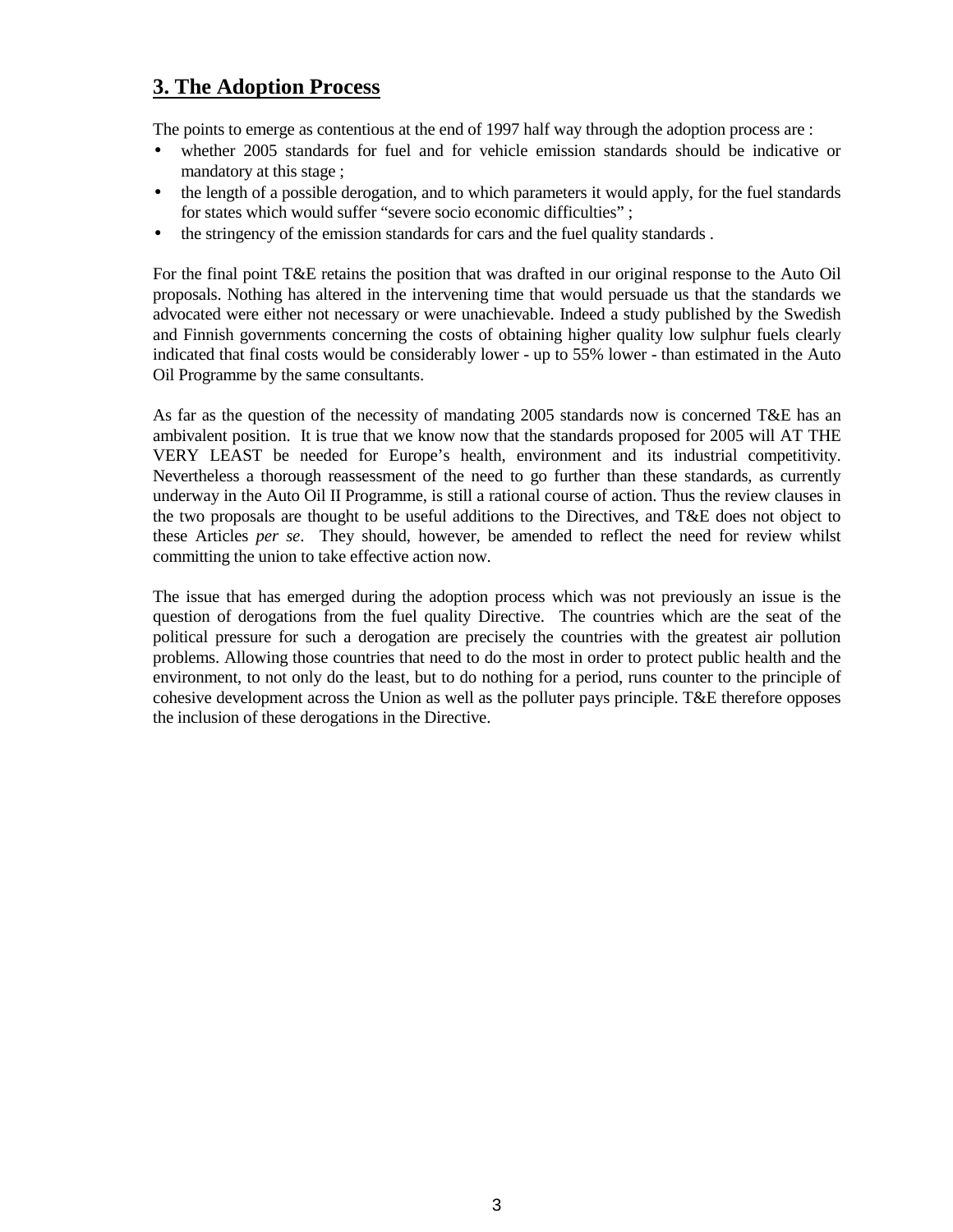# **4. KEY RECOMMENDATIONS**

The following summarises the T&E position on the details of the standards that need to be adopted now.

#### **Diesel Fuel Quality in 2000**

The Sulphur Content should be at most 50 ppm, otherwise the directive will be far too lax. Details of all the parameters for diesel fuel proposed by T&E, and their associated costs to the motorists, are given in table 1. There should be no possibility for national derogations to these standards.

#### **Petrol Fuel Quality in 2000**

The Sulphur Content should also be 50 ppm at most. Details of all the parameters for petrol fuel proposed by T&E, and their associated costs to the motorists, are given in table 2. There should be no possibility for national derogations to these standards.

#### **Diesel Car Emission Standards in 2000**

The NOx should be 0.4g/km. Details of the emission standards for all the pollutants from diesel cars proposed by T&E, and their associated costs to the motorists, are given in table 3.

#### **Petrol Car Emission Standards in 2000**

Details of the emission standards for all the pollutants from petrol cars proposed by T&E, and their associated costs to the motorists, are given in table 4.

#### **Cold Start**

A cold start test procedure (at -7°C) should continue to be included in the Directive.

#### **Durability**

The durability of emission control equipment should be extended to 160,000km.

#### **On Board Diagnostics (OBD)**

The OBD proposals should extended to include diesel vehicles. The arguments previously presented by the industry that this was not technologically feasible are weakened by the inclusion by some manufacturers of OBD as an optional extra on some of their diesel model range. There also needs to be complete access to the repair of such systems unequivocally written into the Directive.

### **Recall and a Conformity of Vehicles in Circulation procedure (CVC)**

A Conformity of Vehicles in Circulation (CVC) procedure should be included in the Directive. Much has been made by industry of the supposed duplication such a policy would create. This line of argument, however, completely ignores the fact that other checks on the in-service emissions performance of vehicles address very different issues. It is necessary to retain **all** the elements of an overall strategy if in-service emissions are to be effectively controlled. OBD, annual inspection tests, conformity of production tests, and CVC tests are all required as they are complementary rather than substitute measures.

### **Fiscal Incentives**

The freedom for Member States to use fiscal incentives for the early introduction of both cleaner fuels and cars must be unequivocally contained within the Directives.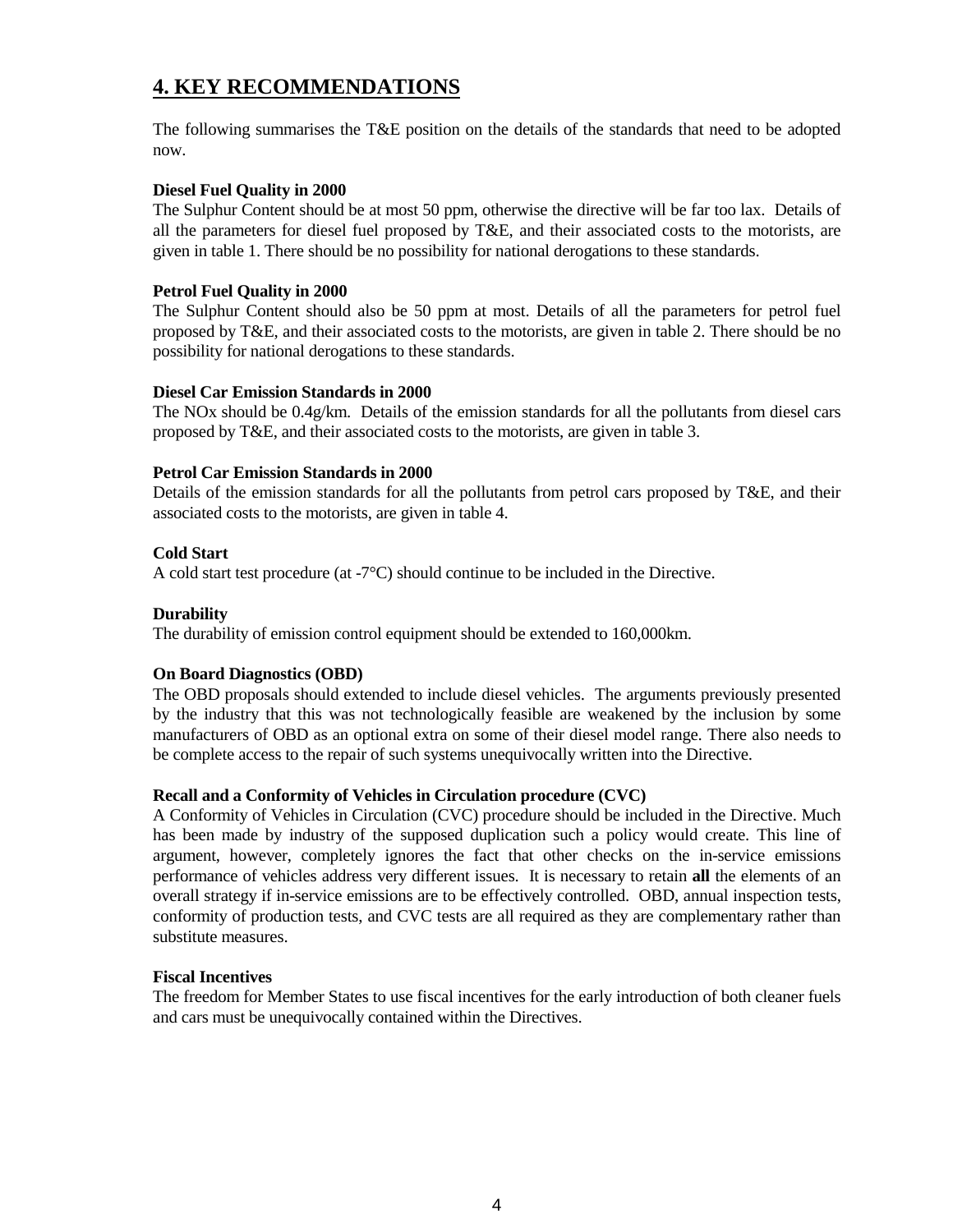#### **2005 Standards**

As previously outlined above the fuel quality and passenger car emission standards for 2005 should be mandatory in the current Directive, with the Auto Oil II programme focusing on the need to go further. The standards included in the tables 3 and 4 below include full vehicle standards for 2005. For fuels the key parameter will continue to be sulphur which should fall as a maximum to 30ppm in both petrol and diesel.

| Parameter            | Unit        | <b>Advocated Minimum</b><br>or Maximum<br>Specification | Predicted resultant<br>market average |
|----------------------|-------------|---------------------------------------------------------|---------------------------------------|
| <b>Cetane Number</b> | WT ppm      | Min. 56                                                 | 58                                    |
| Density              | kPa         | Max. 835                                                | 825                                   |
| Poly-aromatics       | Vol. %      | Max. 1.5                                                |                                       |
| T <sub>95</sub>      | $^{\circ}C$ | Max. 350                                                | 340                                   |
| Sulphur              | WT 96       | Max. 50                                                 | 30                                    |

## **Table 1. Advocated Diesel Fuel Parameters and Associated Costs.**<sup>2</sup>

*Costs to the motorists when all charges are passed on:* 0.011274 ECU per litre price increase or

10.09 ECU per year for the average motorist<sup>3</sup>.

| Parameter  | Unit   | <b>Advocated Minimum or</b><br><b>Maximum Specification</b> | Predicted resultant<br>market average |
|------------|--------|-------------------------------------------------------------|---------------------------------------|
| Sulphur    | WT ppm | Max. 50                                                     | 30                                    |
| <b>RVP</b> | kPa    | Max. 60                                                     | 58                                    |
| Aromatics  | Vol. % | Max. 35                                                     | 37                                    |
| Benzene    | Vol. % | Max.1                                                       | 0.8                                   |
| Oxygen     | WT %   | Max. 2.3                                                    |                                       |
| Olefins    | Vol. % | Max. 15                                                     |                                       |
| E.100      | %      | Min. 47                                                     | 55                                    |
| E.150      | $\%$   | Min. 76                                                     | 85                                    |

#### **Table 2. Advocated Petrol Fuel Parameters and Associated Costs.**

#### *Costs to the motorists when all charges are passed on:*

0.0069851 ECU per litre price increase

or

7.13 ECU per year for the average motorist.

<sup>&</sup>lt;sup>2</sup> Calculation is based upon cost given for the production of the fuel package "petrol I and diesel IV in the Auto Oil Report along with the additional cost of reducing the benzene content in petrol in accordance with the data in the Cost effectiveness study completed by Touche Ross presented at the MVEG.

 $3$  Assuming an average annual distance travelled of 12, 600 km with a fuel economy of 7.61 litre per 100 km for diesel motorists and 8.61 litre per 100 km for petrol motorists.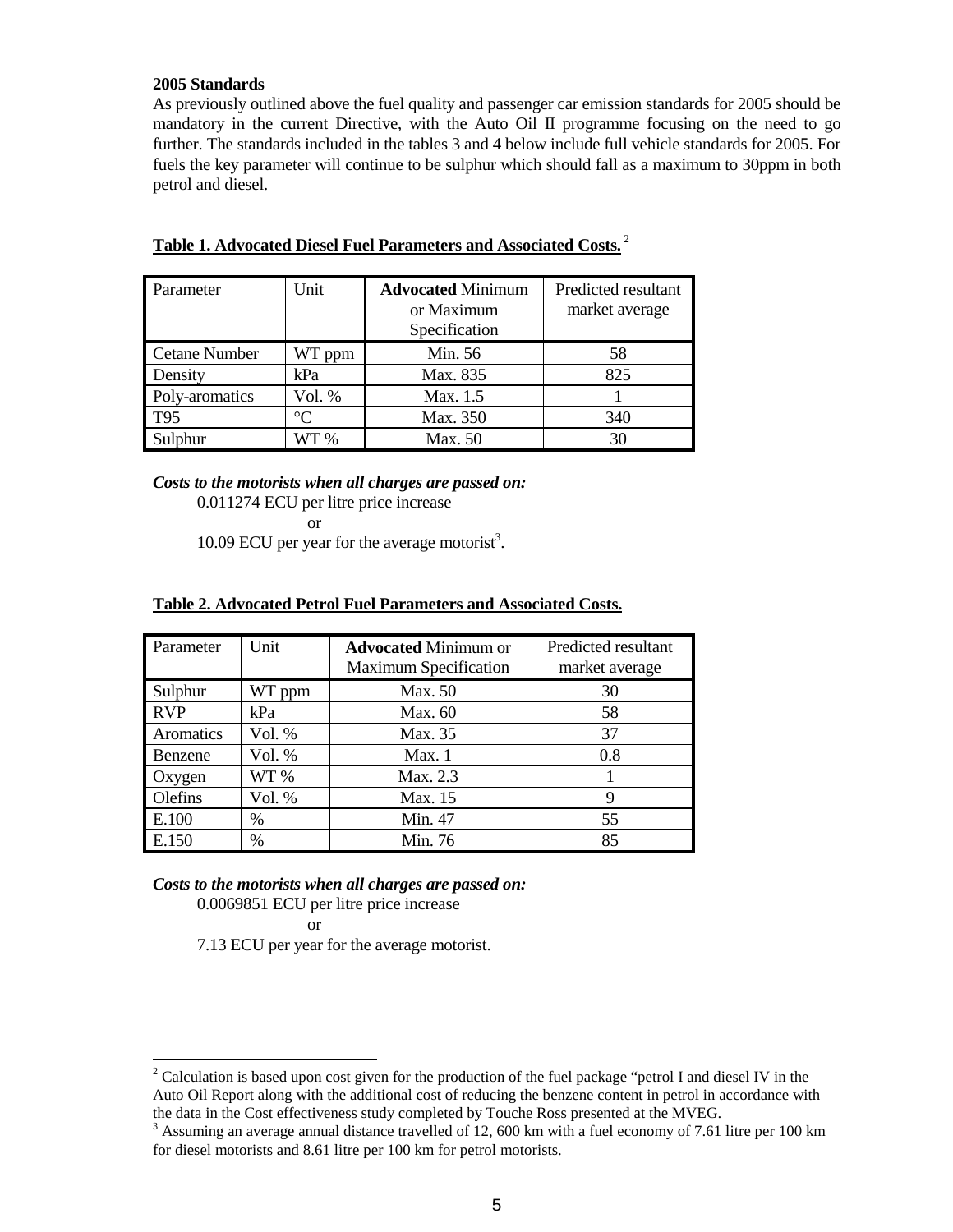#### **Table 3 Advocated Diesel Passenger Car Emission Standards**

| Pollutant | Advocated standards in g/km |            |  |
|-----------|-----------------------------|------------|--|
|           | 2000                        | 2005       |  |
| NOx       | 0.4                         | 0.19       |  |
| HC        | 0.07                        | $\rm 0.07$ |  |
|           | 0.64                        | 0.64       |  |
|           | ) 03                        | በ በ24      |  |

Average additional cost of new vehicle before taxation would be: 333.25 ECU This is 57.8 ECU more than the current proposal which equates to a cost of 275.45 ECU per vehicle.

#### **Table 4 Advocated Petrol Passenger Car Emission Standards**

| Pollutant | Advocated standards in g/km |       |  |
|-----------|-----------------------------|-------|--|
|           | 2000                        | 2005  |  |
| NOx       | ) ()9                       | 0.075 |  |
| HC        | 0.12                        |       |  |
|           | 49                          |       |  |

Average additional cost of new vehicle before taxation would be: 277.87 ECU

This is 141.57 ECU more than the current proposal which equates to a cost of 136.3 ECU per vehicle.